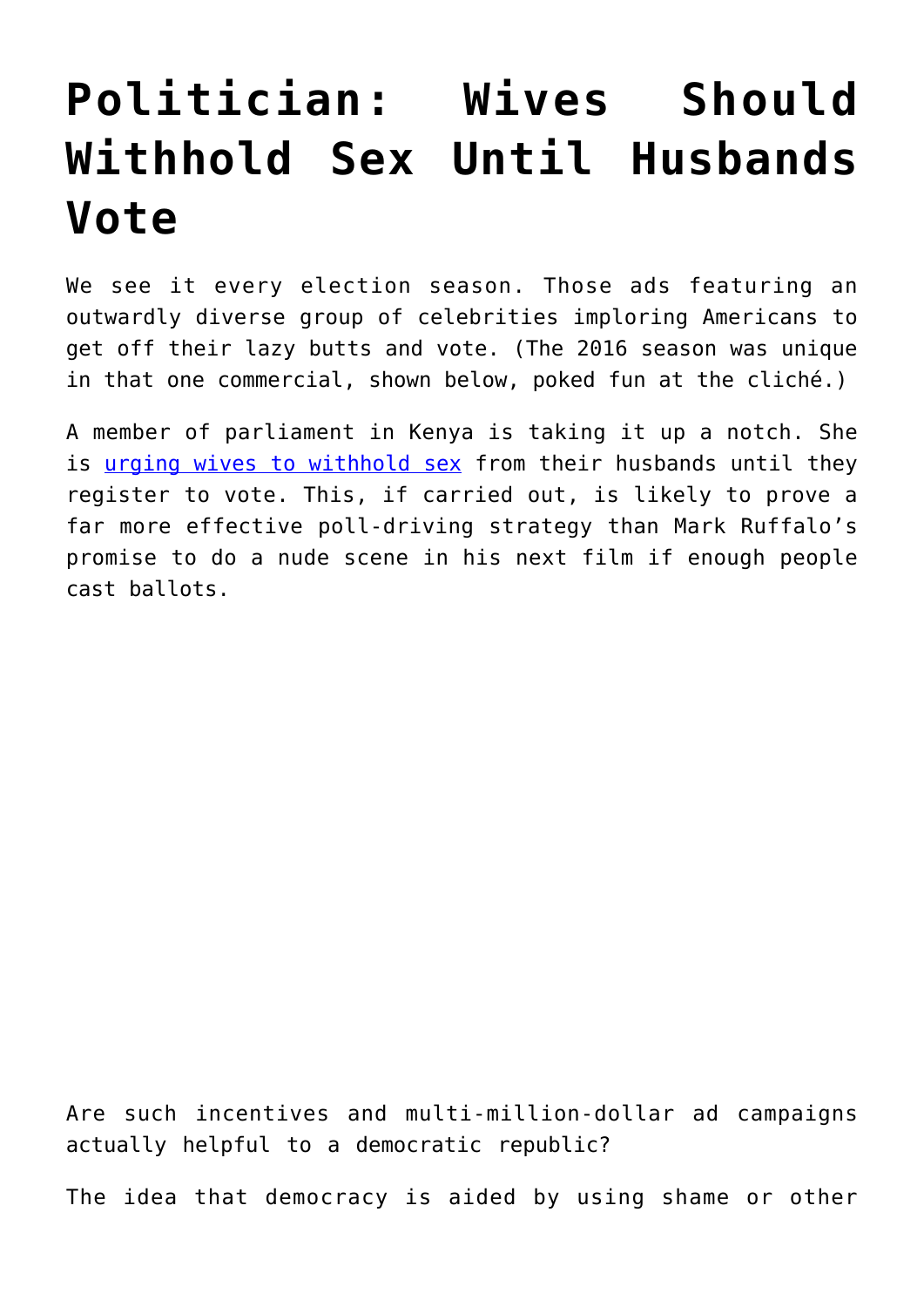incentives to compel people to cast ballots is, in my opinion, dubious.

If herding bodies to polls is democracy, one can find sympathy in H.L. Mencken's observation that "Democracy is a pathetic belief in the collective wisdom of individual ignorance." It would give credence to Plato's observation that democracy and tyranny are natural bedfellows.

Civic engagement and an informed citizenry are essential to a healthy democracy, and voting is merely the most basic manifestation of our civic duty. So while I think low voterturnout is a sign of an unhealthy democratic system, it is merely a symptom of that, not a cause.

The cause would be apathy, something Thomas Jefferson implied was the Achilles heel of republican government.

"Lethargy," Jefferson [wrote in a 1787](https://www.loc.gov/exhibits/jefferson/105.html) letter to William Smith, is "the forerunner of death to the public liberty."

If you agree with Jefferson, the trend is not a favorable one. Modern attempts to encourage voting have proven terribly ineffective, as one can see in the Washington Post chart below.

Voter turnout in 2014, which doesn't appear on this chart, was actually [the lowest since World War II](https://www.washingtonpost.com/news/post-politics/wp/2014/11/10/voter-turnout-in-2014-was-the-lowest-since-wwii/?utm_term=.161785eea207). What's amazing is that this decline has occurred even as political parties, nonprofits, and governments have made it easier to cast ballots than ever before through voting drives, early-voting, and billions spent on public service announcements and other voting campaigns.

 $\pmb{\times}$ 

It's undisputed that voter participation is waning. The question is why.

The obvious reason is that people don't feel like it makes a